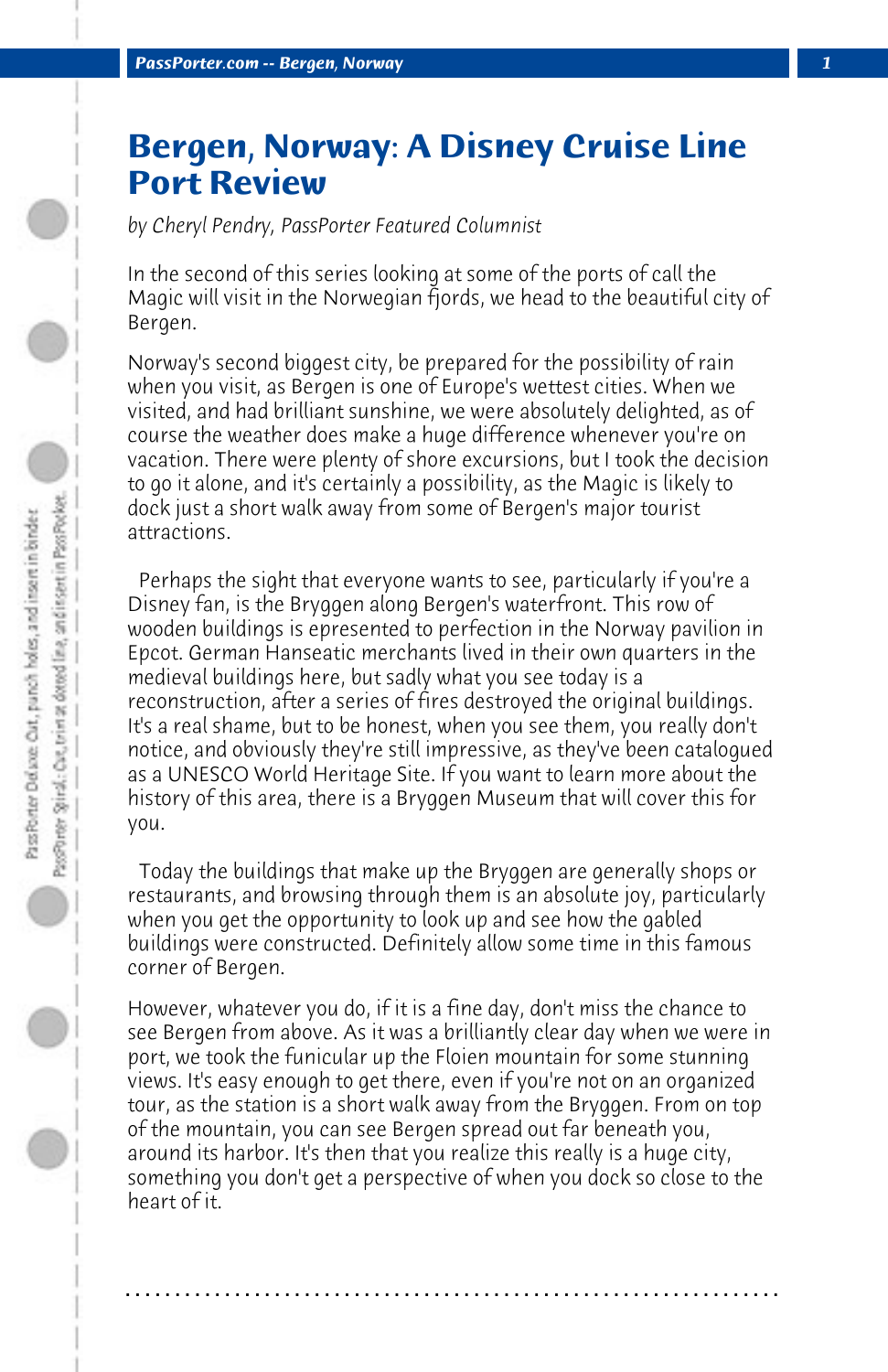Something else that's well worth a visit in Bergen is the Hakonshallen, a Gothic ceremonial hall, just between the Bryggen and the dock we expect the Magic to head for. The beauty is, considering Norway is such an expensive country (and trust me, Bergen is not cheap!) you can walk around, and unless you actually want to go inside the hall, there's no charge. We were enchanted enough by just exploring the grounds.

 We also enjoyed our visit to Bergen Cathedral, or to give it its proper Norwegian name, the Domkirken. We were lucky enough to be the only ones in there, and it's worth stepping inside. From outside it doesn't look like much, but inside it is beautiful.

 A little further away from the harbor is the beautiful Festplassen, a lovely park, surrounded by cultural activity. If you're an art lover, this is the part of Bergen you'll want to see. The Bergen Kunsthall (the contemporary art museum), and KODE -- the Art Museum of Bergen that houses an extensive collection of art and design, are both located alongside the park.

 Of course, there's more to explore outside Bergen, and just because we couldn't tear ourselves away from the city, that doesn't mean you have to feel constrained. We took the Norway in a Nutshell full day tour at another stop on our cruise, Flaam, and I can thoroughly recommend it if Disney offer it. It's expensive, and it will consume your whole day in port, but my goodness, what scenery you'll experience on it! You take a train from Bergen to Myrdal, then change to the Flam line, which takes you up to the mountain village of Flam. You pass by snow, waterfalls, and beautiful valleys populated by small villages. I was in my element as a photographer on this tour, and really does give you what it promises -- Norway in a Nutshell.

 There may also be the opportunity to visit Troldhaugen, the home of composer Edvard Grieg, and a replica stave church.

 Bergen, for me, was one of the reasons we booked our Norwegian Fjords cruise, and I'm not ashamed to admit that part of that was I wanted to visit the real version of the Norway pavilion we're all so familiar with. While the Bryggen is stunning, and I'm glad I finally got to see it, there is so much more to the city. What I loved most was that we could just wander around, and see and do what we wanted, very unusual for a cruise port, where often you're docked some way away from the major attractions, and have no real options but to take shore excursions.

 The Disney Magic visits Bergen on its seven-night Norwegian Fjords cruise, departing from Copenhagen on June, 6 2015, and again on the

**. . . . . . . . . . . . . . . . . . . . . . . . . . . . . . . . . . . . . . . . . . . . . . . . . . . . . . . . . . . . . . . . . .**